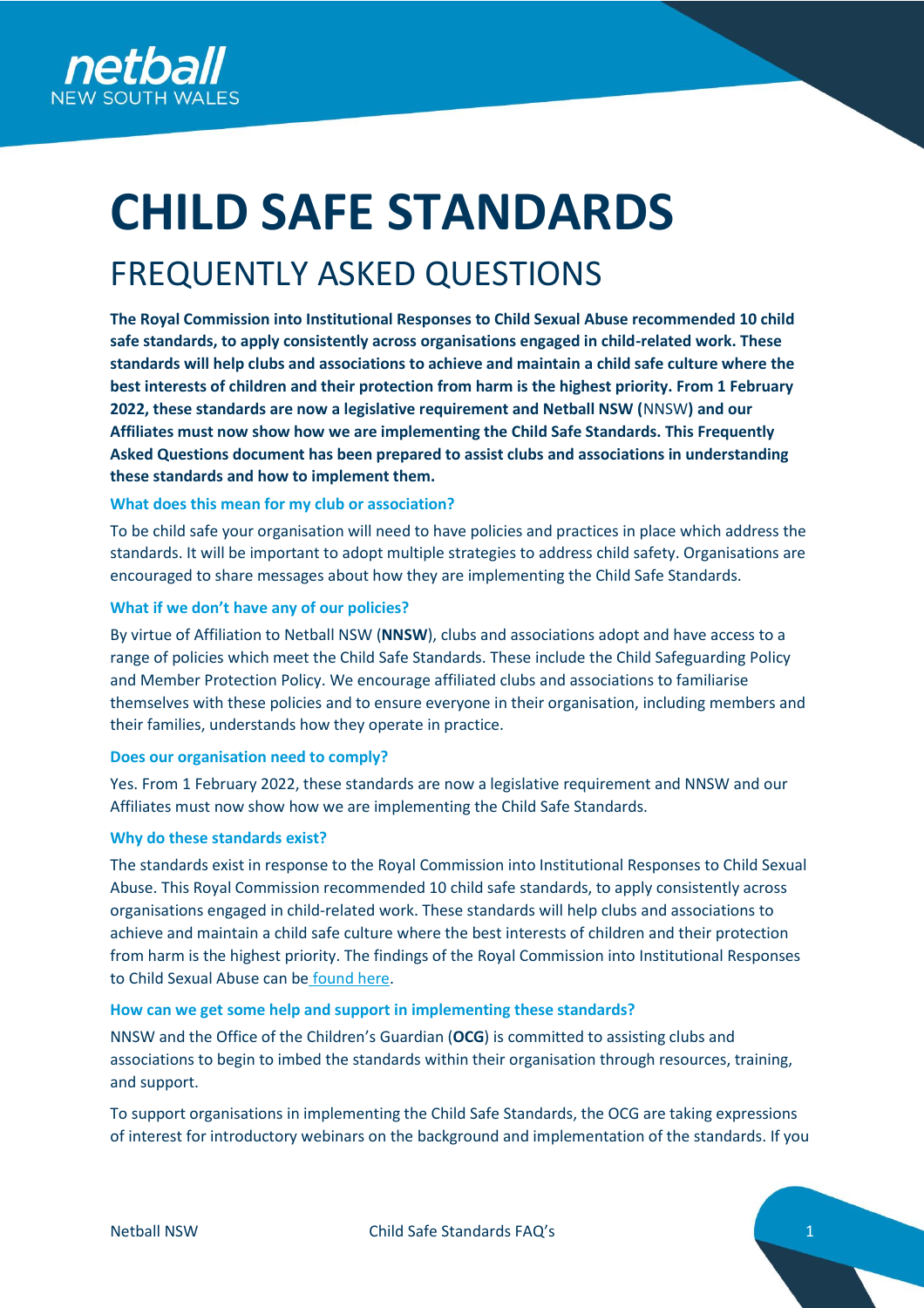

are interested, please reach out to Matt Sibley, the Child Safe Officer for Sport at [Matt.Sibley@ocg.nsw.gov.au.](mailto:Matt.Sibley@ocg.nsw.gov.au)

The OCG also has a range of useful resources which will assist your organisation to become child safe. We encourage all affiliates to review and utilise the various resources [available here.](https://ocg.nsw.gov.au/resources)

If you have any further questions or would like to discuss any of the information in this document further please contact the NNSW Policy and Member Protection team at [policy@netballnsw.com.](mailto:policy@netballnsw.com)

#### **Are there consequences if we do not comply?**

The OCG are committed to education and capacity building with organisations for at least the next 12 months. However, as this has now become a legislative requirement, compliance will be enforced in the future. The OCG will advise in advance when this enforcement will come into place. NNSW would like to stress that we are here to support you in meeting these standards and that there is no need to panic.

#### **What kind of regulation will come into place?**

Enforcement will take a responsive, risk based approach. The OCG have indicated that monitoring will be strengths-based and focused on outcomes, not prescriptive compliance. Enforcement will used in circumstances where organisations are not willing to implement the Child Safe Standards and there are risks to children. This may result in the OCG issuing either an Enforceable Undertaking or Compliance Notice. For the majority of organisations the focus will be on capability building and support.

#### **Where can I learn more about the child safe standards?**

For further information on the 10 standards, their purpose, and how they apply to your organisation, please refer to the OCG's guide to the standards at: [Guide to the Child Safe Standards \(nsw.gov.au\).](https://www.ocg.nsw.gov.au/ArticleDocuments/838/ChildSafeStandardsGuide.pdf.aspx?Embed=Y) The OCG has also created a helpful video summary of the standards which can be found at: Child [Safe Standards and the Child Safe Scheme -](https://www.youtube.com/watch?v=vExwN-u2Abw) YouTube and we encourage all interested members of your organisation to watch this video.

Further to this the OCG will be releasing a range of resources, guides, and webinars throughout the year which can be found [at this link.](https://ocg.nsw.gov.au/child-safe-scheme)

#### **Will these standards require significantly more work from our volunteers?**

No, definitely not. We are encouraging our clubs and associations not to panic. It is highly likely that you are already meeting the standards and taking steps to make your organisation child safe. These standards are not about creating additional work, but rather about encouraging organisations to embed child safety into their everyday practices and decision making. These standards are a framework under which we can all develop our policies and procedures to ensure that the protection of harm is at the forefront of every decision we make in the course of activities we are already doing. There is lots of support in place from the OCG and NNSW to make this an easy process with great outcomes for our organisations.

#### **What standards should we focus on initially?**

The OCG and NNSW will be focusing on the following standards in 2022;

• Standard 1 – Child Safety is embedded in organisational leadership, governance, and culture.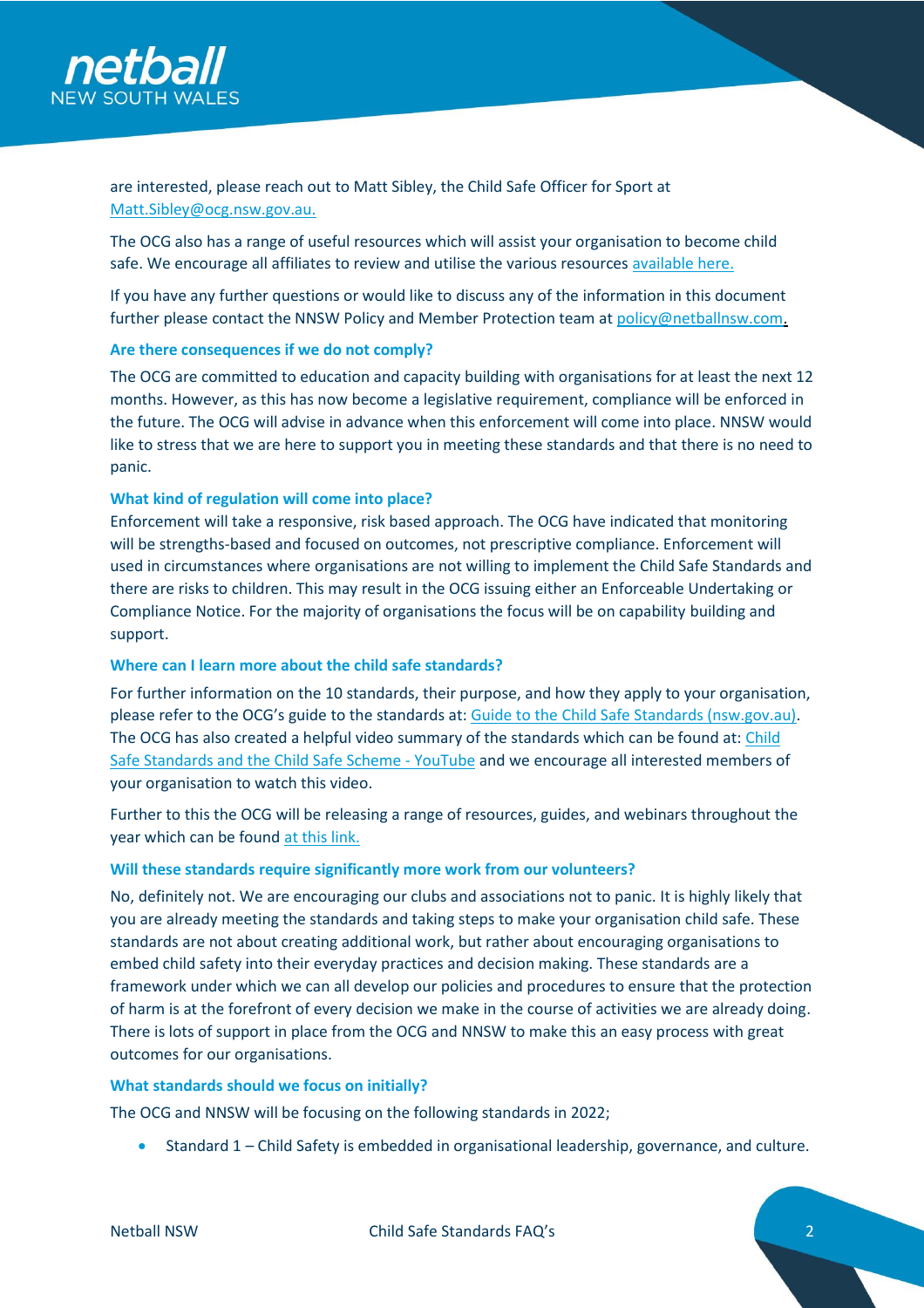

- Standard 6 Processes to respond to complaints of child abuse are child focused.
- Standard 8 Physical and online environments minimise the opportunity for abuse to occur.
- Standard 9 Implementation of the Child Safe Standards is continuously reviewed and improved.
- Standard 10 Policies and procedures document how the organisation is child safe.

Through training resources and education sessions, both the OCG and NNSW will be supporting your organisation to recognise the steps you need to take to implement these standards. Many of these standards will be met through things your organisation is already doing.

# **What do we need to do?**

- a) Adopt and implement NNSW's Child Safeguarding Policy when it becomes available. Please reach out to [policy@netballnsw.com](mailto:policy@netballnsw.com) if you have any questions about implementing this policy within your organisation or how this applies to you. Like all policies, this should be made publicly accessible to members of your organisation.
- b) Express your interest to join an OCG introductory webinar to learn more about the scheme.
- c) Utilise the OCG resource[s available here](https://ocg.nsw.gov.au/resources) to begin to review the Child Safe Practices within your organisation and to promote the Child Safe Standards within your netball community. This includes taking the time to understand your reporting obligations.
- d) Ensuring that all persons engaged in direct unsupervised contact with children have a valid and verified WWCC and that recruitment practices within your organisation are thorough.
- e) Keep an eye out for notifications from the OCG and NNSW about various resources and training opportunities which will be released throughout the year. Child Safe Officers are also available to run specific training session for clubs and associations. Register your interest by [clicking here,](https://forms.office.com/Pages/ResponsePage.aspx?id=aHr5Hqvo7UShbbV5_i182FJYLip7fh1HoEpHmV9vqQ5UQ01EUUk1VzE4OVFXREJWQ0JQQzdKSTRGSy4u) or contacting Matt Sibley, Child Safe Officer (Sport), by emailing [Matt.Sibley@ocg.nsw.gov.au.](mailto:Matt.Sibley@ocg.nsw.gov.au)
- f) Contact th[e NNSW Policy and Member Protection team](mailto:policy@netballnsw.com) or the [OCG](mailto:childsafe@ocg.nsw.gov.au) if you have any questions or require additional support.

# **Do volunteers/staff in our organisation need Working with Children Checks (WWCC)?**

All persons who have or may have unsupervised contact with children should be required within your organisation to hold a valid WWCC. This includes but is not limited to coaches, team managers, physios, and other support persons.

If a person does not have direct supervised contact a WWCC is not necessary. This might include umpires, members of the executive who do not hold other roles, and/or team managers who are not likely to be unsupervised with a team.

# **Does our club/association need to verify Working with Children Checks?**

Yes. It is not enough that each person who has unsupervised contact with children has a WWCC, as it also needs to be verified with the OCG. WWCC's only check a persons status at the time the check is conducted and confirms they have not been charged or convicted with any child related offences at that time. If a person is subsequently convicted or charged and the WWCC has not been verified, your organisation will not be notified, and that person may continue operating in their role.